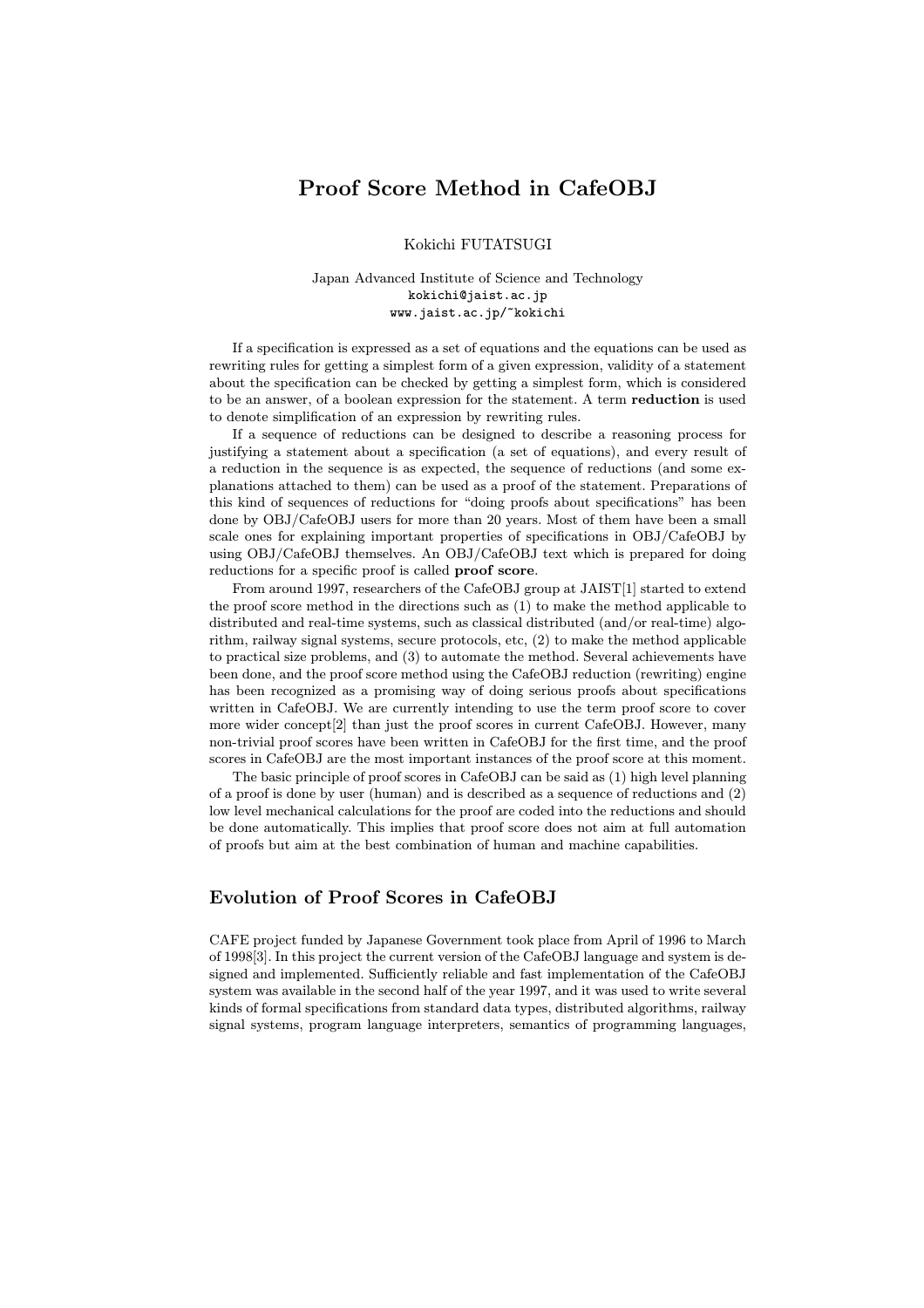communication protocols, secure protocols, etc. The current form of proof scores in CafeOBJ is a result of these example writing activities.

The CafeOBJ language and system are also used in lectures at JAIST from 1997, however in 1997 the CafeOBJ system (interpreter) was still under development and the purpose of using the system in the lecture is only to understand the language and system as a part of the study of formal methods. From 1998 the examples written in CafeOBJ including proof scores were used as an important part of lectures on formal methods.

It can be said that the sufficiently reliable and fast implementation of the CafeOBJ interpreter is an important basic factor for writing many specifications and proof scores which congributes to the evolution of proof scores.

#### From static to dynamic systems

Several ideally well done proof scores for data types are known as folklore in OBJ users already in 80's[4]. They are doing proofs beautifully using reductions for showing induction bases and induction steps based on term structures of initial term algebras. These examples includes proofs of (1) associativity and commutativity of plus operations over Peano natural numbers and (2) the identity  $n \times (n+1) = 2 \times (1+2+\cdots+n)$ for any natural number  $n$ .

These examples were models for writing proof score in CafeOBJ, and several proof scores of the same nature were written for the proofs including (1) equivalences of functions over natural numbers, (2) equivalences of functions over lists, (3) correctness of simple compilers from expressions to machine codes for stack machines, etc. These proof scores realized almost ideal combination of high level planning and mechanical reductions. However, even in this class of problems, there are some problems which require non-trivial lemma discoveries and/or case splittings.

Dynamic systems (or systems with states) are common in network/computer based systems, but there has not been established model and methodology in algebraic specification languages for coping with this class of problems. The CafeOBJ language is designed for writing formal specifications of dynamic systems based of hidden algebra semantics[5, 6]. Many attempts of writing specifications and proof scores for several kinds of dynamic systems have been done using CafeOBJ based on hidden algebra semantics, and OTS (Obsevational Transition Systems) has been recognized as a most promising model. The OTS corresponds to a restricted class of hidden algebras, and has a following nice properties: (1) it is possible to write specifications for OTS in a fixed standard style in CafeOBJ, this makes developments of the specifications easy, (2) this OTS style in CafeOBJ also helps to write proof scores since case splitting can be hinted by the specifications in this style.

The followings are some noticeable publications which show stages in the evolution of proof scores for dynamic systems.

- An attempt to specify and verify (with proof scores) mutual exclusion algorithms by incorporating the UNITY model into CafeOBJ: [7]
- Introduction of a primitive version of OTS: [8]
- Introduction of real-time features into OTS/CafeOBJ and accompanying developments of proof scores: [9, 10]
- A proper introduction of OTS/CafeOBJ and a related proof score writing method: [11, 12]
- Examples of verifications with proof scores in OTS/CafeOBJ: [13—15] (not all)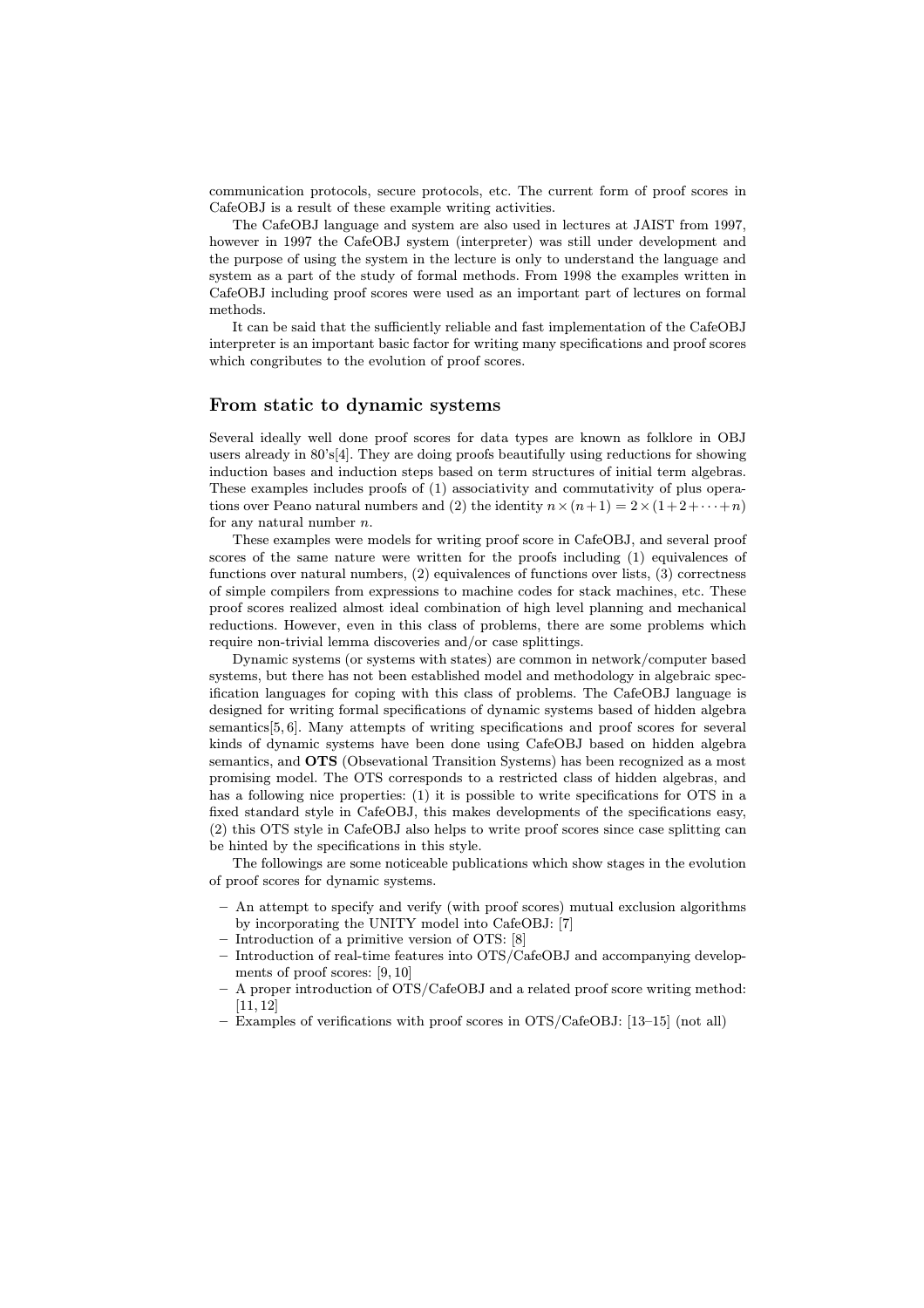## From explaining to doing proofs

Another major factor distinguishing stages of evolution of proof scores is the extent of automation for necessary reasoning steps by reductions of CafeOBJ. This is the most important direction of evolution of proof scores, although full automation of a proof is not the goal of the proof score method. Automation by a reduction is better to be intended for a mechanical calculation with a focused role and a clear meaning in a context of a whole reasoning process. It is not necessary be a right thing to classify the proof scores with respect to the degree of automation, but it is a good way to analyze what we have done until now.

In an early phase, the proof scores in CafeOBJ were restricted to subsidiary uses for assisting a part of verification by doing reductions for showing necessary logical statements for a specification. As several techniques for writing proof scores are developed, it is gradually intended to codify as many logical statements as possible into reductions in CafeOBJ. Recently, as one of ultimate point of this direction, a full automatic (i.e. algorithmic) verification method for a subset of OTS is developed. This algorithm can be seen as an unification of several techniques for proof scores in OTS.

The followings are several noteworthy publications which shows stages of automation of proof scores.

- Using CafeOBJ mainly for writing formal specification and subsidiary for proof score: [7]
- Reporting examples with sufficiently complete proof scores: [13—15] (not all)
- Another kind of attempt for automation of proof scores: [16]
- A full automatic (algorithmic) method of verification for OTS: [17]

#### Future issues

Proof scores have high potential for providing a practical new way of doing proofs for specifications in CafeOBJ (or in other algebraic specification languages). The followings are important issues for future research for making the proof score method more efficient.

- Introducing interactions into the Creme algorithm[17] for guiding high level planning by users while keeping other parts including reductions automatic.
- Farther development of the TATAMI/KUMO project of University of California, San Diego[18] (done as a subproject of the CAFE project) to realize a web (or hypertext) based proof score writing environment.

### References

- 1. CafeOBJ: CafeOBJ web page. http://www.ldl.jaist.ac.jp/cafeobj/ (2005)
- 2. Futatsugi, K., Goguen, J., Ogata, K.: Theory and practice of proof scores. in preparation (2005)
- 3. Futatsugi, K., Nakagawa, A.T.: An overview of CAFE specification environment an algebraic approach for creating, verifying, and maintaining formal specifications over networks. In: Proc. of 1st International Conference on Formal Engineering Methods (ICFEM '97), November 12-14, 1997, Hiroshima, JAPAN, IEEE (1997) 170—182